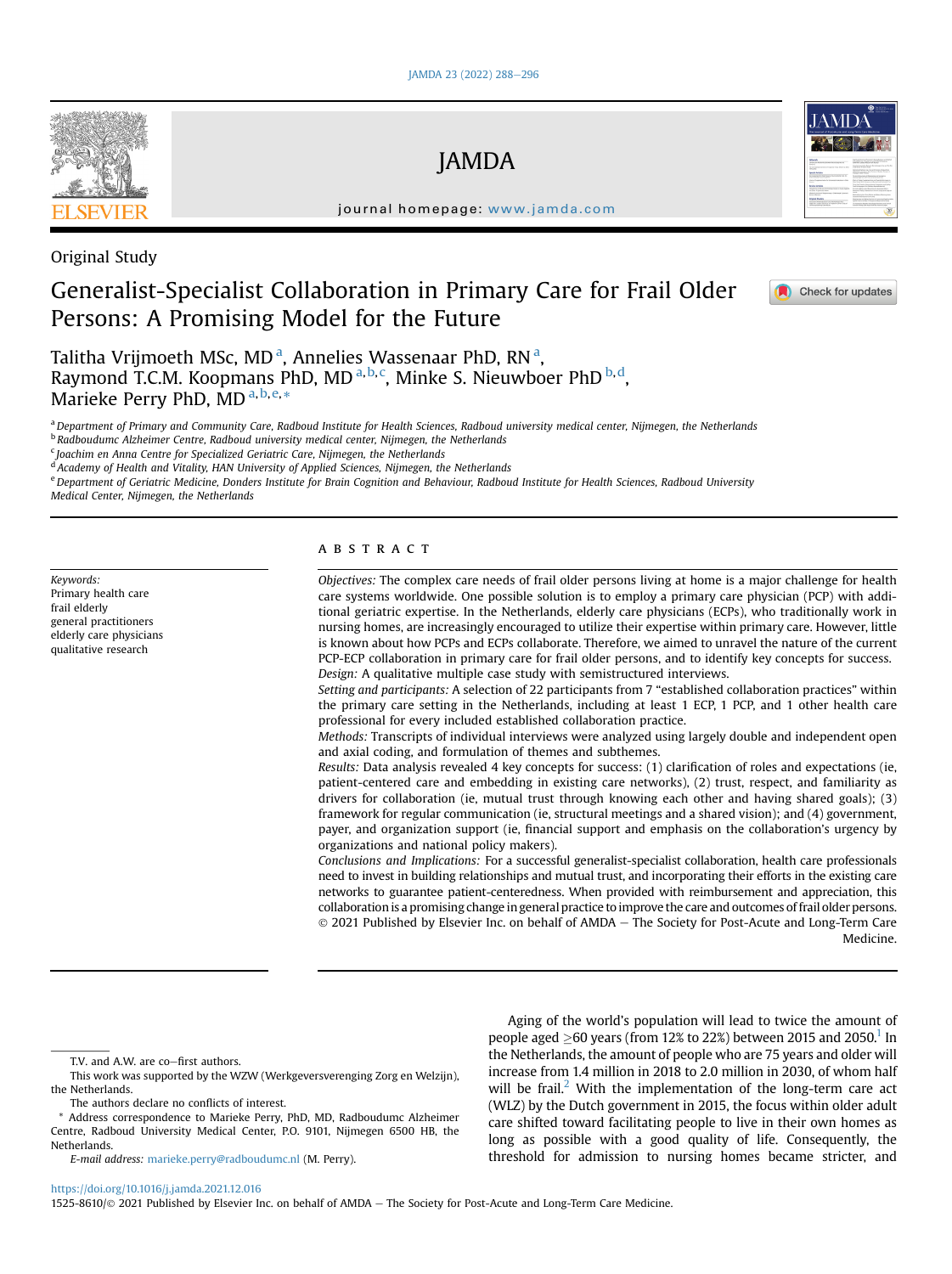residential care homes were shut down.<sup>[3](#page-7-2)</sup> As a result, an increasing number of frail older persons receive care from primary care professionals, $4.5$  with the primary care physician (PCP) acting as gatekeeper and medical coordinator. $6$  The complexity of the holistic, geriatric, and palliative care needs of frail older persons composes a major challenge for PCPs in the Netherlands.<sup>7</sup> Therefore, additional specialist expertise in the care for frail older persons living at home is required.<sup>8</sup>

The PCP's key role in the medical care for frail older persons living at home combined with the aging population has made countries around the globe aim for increasing the number of PCPs, stimulating interprofessional primary care including incorporating nursing professionals, and routine identification of frailty in order to meet the health care demand. $9-11$  $9-11$  $9-11$  Furthermore, 2 countries, in particular, have aimed to increase specialist expertise in primary care. Japan has launched a health plan to provide more care at home to frail older persons by increasing the number of home care physicians, who are PCPs or internists.<sup>[11](#page-7-9)</sup> In the Netherlands, elderly care physicians (ECPs) are the perfect candidates for adding more specialized medical care for frail older persons living at home. The profession of ECPs is unique in the world. ECPs follow a 3-year specialist training program to care for frail older persons, primarily in nursing homes, but also sometimes in primary care.<sup>12</sup> Policy makers have emphasized the importance of ECPs' expertise, leading to reimbursement of ECP deployment in primary care.

ECPs are increasingly consulted in Dutch primary care; however, how they are deployed is not uniform, $13$  and how they collaborate with PCPs and other primary health care professionals is unknown. A contemporary understanding of the generalist-specialist collaboration between PCPs, ECPs, and other health care professionals is needed in order to incorporate the expertise of ECPs in primary care as effec-tively and efficiently as possible.<sup>[14](#page-7-12)</sup> Therefore, the aim of this study was to unravel the nature of the current PCP-ECP collaboration in primary care for frail older persons, and to identify barriers, facilitators, and key concepts for success.

#### **Methods**

#### Research Design

A qualitative study design with semistructured interviews was used to gain a deeper understanding of the participants' experiences and opinions on the topic of study. We used a multiple case design with embedded subunits, such that the case of interest, which is the current generalist-specialist collaboration model in Dutch primary care for frail older persons, consisted of multiple subunits that each used a different collaboration strategy. Each subunit was composed of an autonomous and established collaboration practice with PCP, ECP, and other health care professionals. This design was used as the case could not be considered without its context and to enable a cross-case analysis, as well as an exploration of differences between and within subunits in order to replicate findings.<sup>[15](#page-7-13),[16](#page-7-14)</sup> We followed the consolidated criteria for reporting qualitative research (COREQ).<sup>[17](#page-7-15)</sup>

#### Setting and Participants

The study was performed in the Dutch primary care setting. For the selection of subunits, a background search consisting of a (gray) literature review and consultation with key experts in the field was performed to identify different generalist-specialist collaboration strategies (see [Supplementary Material 1](#page-8-0) for further information on the setting). For every collaboration strategy that emerged, we purposively selected 1 subunit to study, being an "established collaboration practice," based on predefined validated criteria (see Supplementary Table  $1$ ).<sup>18,[19](#page-7-17)</sup> Additional inclusion criteria of the established collaboration practices were at least 2 years of structural collaboration and in-person contact between the ECP and the older person living at home.

For each established collaboration practice, a contact person was asked as to which colleagues with the most knowledge on and experience with the collaboration initiative could be approached for participation. We recruited at least 1 ECP, 1 PCP, and 1 other health care professional (eg, practice nurse-elderly care, geriatric nurse, nurse practitioner) per established collaboration practice (Supplementary Box 1).

All participants were provided with an information sheet detailing the study and provided audio-recorded informed consent prior to the interview.

## Data Collection

An interview guide informed by the background search was used for the interviews after pilot testing (see [Supplementary Table 2](#page-10-1)). The items on barriers and facilitators of the generalist-specialist collaboration were related to 4 groups of influential factors from the implementation literature: individual context, social environment, organizational context, and health care system and government.<sup>[20](#page-7-18)</sup> Other items were related to "best practice" criteria and factors for success<sup>20</sup> to obtain as much information as possible for the identification of key concepts of success. The interviews were conducted between September 2020 and April 2021 and took place through videoconferencing or by phone, in case of (technical) problems with the videoconferencing. All interviews were recorded and fully transcribed. Consistent with qualitative research methods, the participants were invited to check, correct, and/or supplement the transcription of their interview. They received a secure email with the transcription and were asked to reply within 2 weeks. These checked versions were used for analysis.

#### Data Analysis

All interviews of subunit 1 and 2 were open coded independently by 2 researchers (A.W., T.V.). They started axial coding after completing subunit 1. The open and axial coding was discussed until consensus was reached. For each consecutive subunit, the axial codes that emerged from the previous subunit were used and adapted or supplemented if necessary. From subunit 3, 1 interview of each subsequent subunit was independently open coded by 2 researchers (A.W., T.V.) and discussed until consensus was reached. The other interviews of these subunits were coded by one researcher (T.V.) and discussed with the other researcher (A.W.) if necessary. For subunit 3 to 7, axial coding was performed by one researcher (T.V.) per subunit and discussed with the other researcher (A.W.). For this analysis, ATLAS.ti (version 8.4.20; [https://](https://atlasti.com/) [atlasti.com/](https://atlasti.com/)) was used. Three researchers from different health care backgrounds (M.P.: PCP; A.W.: nurse; T.V.: ECP trainee) collaboratively formulated themes and subthemes on corresponding codes while using an online visual collaboration platform. Thematic analysis commenced after the interviews of subunit 1 and continued until data saturation, based on the principle of inductive thematic saturation, was achieved. $21$ 

#### Ethical Consent

The study is in accordance with the Medical Research Involving Human Subjects Acts (WMO) and the declaration of Helsinki. The local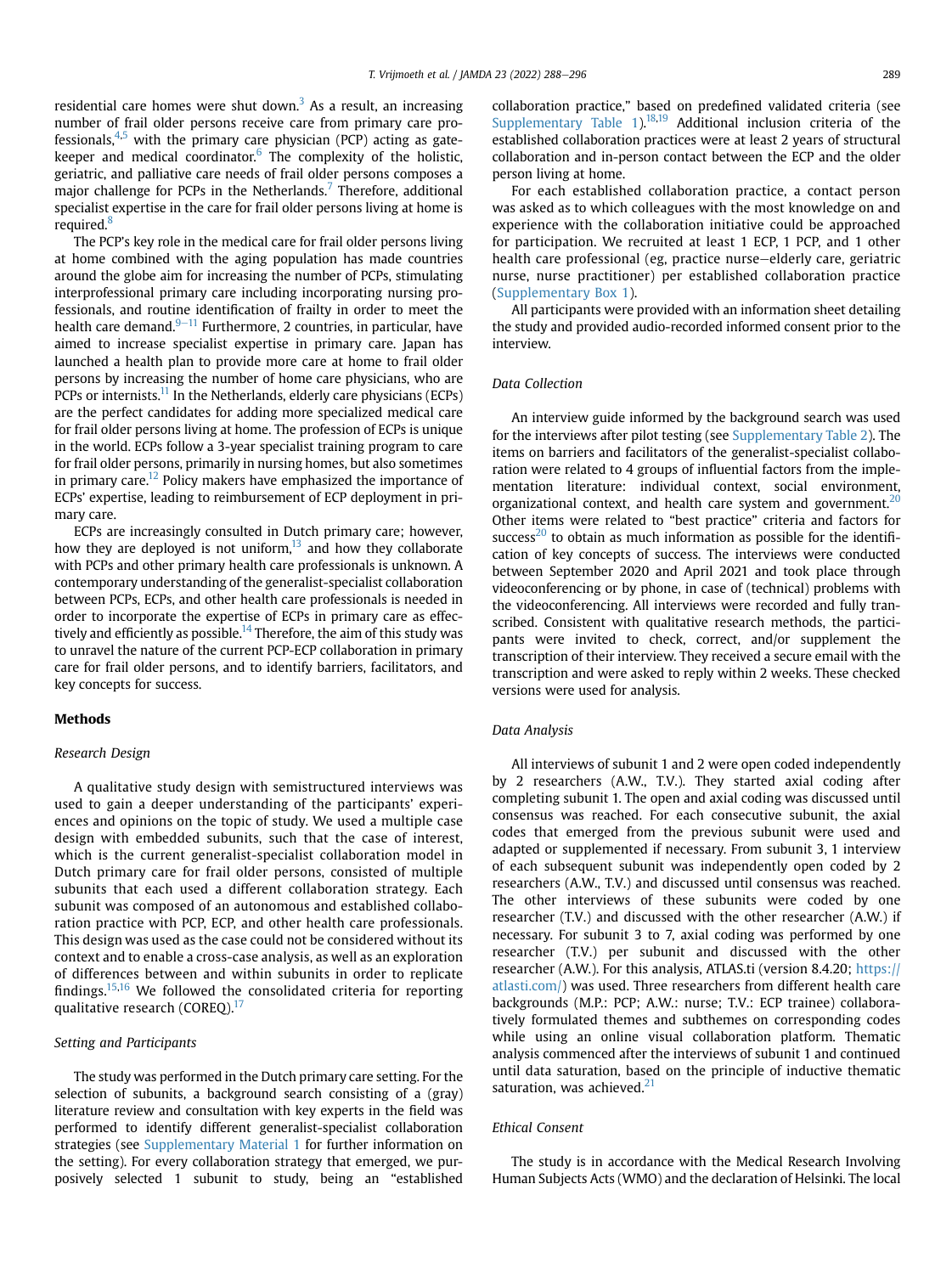Table 1

Description of the 7 Established Collaboration Practices

<span id="page-2-0"></span>

|                | Collaboration Key Differentiators Between the 7 Established Collaboration Practices                                                                                     |                                                                                                                         | Results of the Key Differentiators |                   |                                                                                       |                                                                                                                                         |                                                                                                                                                                                                                                                                                                                                                                                                                                                                                                                                                                        |
|----------------|-------------------------------------------------------------------------------------------------------------------------------------------------------------------------|-------------------------------------------------------------------------------------------------------------------------|------------------------------------|-------------------|---------------------------------------------------------------------------------------|-----------------------------------------------------------------------------------------------------------------------------------------|------------------------------------------------------------------------------------------------------------------------------------------------------------------------------------------------------------------------------------------------------------------------------------------------------------------------------------------------------------------------------------------------------------------------------------------------------------------------------------------------------------------------------------------------------------------------|
| Practice       | Setting From which the ECP Is Deployed Close Collaboration of<br>in Primary Care                                                                                        | ECP With Other Health Deployment Deployed as<br>Care Professional(S)<br>(Nurse, Psychologist)<br>From the ECP's Setting | Solo<br>of ECP*                    | <b>ECP Mainly</b> | Part of an<br>Organization<br>Copractitioner With Long-Term Admission in<br>Care Beds | Possibility of<br>Short-Term<br>a Nursing<br>Home Aimed<br>at Clinical<br>Assessment<br>and Observation,<br>and Short-Term<br>Treatment |                                                                                                                                                                                                                                                                                                                                                                                                                                                                                                                                                                        |
| $\overline{1}$ | Self-employed treatment center for<br>elderly care at the same location as<br>the PCP                                                                                   | $\mathbf x$                                                                                                             |                                    | $\mathbf x$       |                                                                                       |                                                                                                                                         | Delegation of tasks from the ECP to a geriatric nurse was mentioned as a<br>way to optimally use the available capacity and expertise, and to<br>improve quality of care (theme 1).<br>The ECP working at the same location as the PCP promotes accessibility<br>and approachability, which helps build mutual trust (theme 2).                                                                                                                                                                                                                                        |
| 2              | Long-term care organization with<br>expertise center and team in primary<br>care that closely collaborates with a<br>regional hospital and the local PCP<br>association | $\mathbf x$                                                                                                             |                                    |                   | $\mathbf x$                                                                           |                                                                                                                                         | Delegation of tasks by the ECP to a geriatric nurse was mentioned as a<br>way to optimally use the available capacity and expertise, and to<br>improve quality of care (theme 1).<br>Close collaboration with 1 hospital and the local PCP association<br>facilitates opportunities to get to know each other and to clarify<br>reciprocal agreements This serves the vision of well-coordinated<br>elderly care in the region (themes 2, 3, and 4).                                                                                                                   |
| 3              | Long-term care organization<br>participating in a strong regional<br>collaborative care network, including<br>the regional hospital                                     | $\mathbf x$                                                                                                             | X                                  |                   | $\mathbf x$                                                                           |                                                                                                                                         | Delegation of tasks by the ECP to a psychologist was mentioned as a way<br>to optimally use the available capacity and expertise (theme 1).<br>Owing to the expressed need of the PCPs in the network to deliver<br>appropriate care for older persons, a joint triage system of referrals in<br>which the PCP, ECP, and involved hospital specialists are included is<br>launched. This enables customization of patient centeredness in<br>elderly care by combining multiple ways of thinking and the expertise<br>of the involved physicians (themes 1, 2, and 4). |
| 4              | Independent care institution that<br>delivers ECPs to long-term care<br>organizations to structurally<br>collaborate with a PCP in the primary<br>care setting          |                                                                                                                         | $\,$ X                             |                   |                                                                                       |                                                                                                                                         | The ability to work with the same ECP creates an obvious learning effect<br>for the PCP by adding the expertise of the ECP. Therefore, the quality of<br>care is improved (Theme 2).                                                                                                                                                                                                                                                                                                                                                                                   |
| 5              | ECP as freelancer (member of<br>cooperation of freelancers) with<br>structural and close collaboration<br>with a number of general practices                            |                                                                                                                         | $\boldsymbol{\mathsf{x}}$          |                   |                                                                                       |                                                                                                                                         | This provides the ECP with the freedom to shape the care for the older<br>patients as authentic patient centered care, as working as a freelancer<br>prevents being restricted by regulations to a certain extent (themes 1<br>and $4$ ).                                                                                                                                                                                                                                                                                                                              |
| 6              | Long-term care organization as a<br>network partner of a PCP association<br>that strongly promotes collaboration<br>between PCPs and ECPs                               |                                                                                                                         | X                                  |                   | $\mathbf x$                                                                           |                                                                                                                                         | Because of the need to work more efficiently in rural areas with an<br>increased aging population, the ECP is employed as an accessible<br>consultant for almost every PCP in the region. This collaboration<br>promotes an explicit mutual learning effect, with the goal of boosting<br>knowledge and expertise in elderly care in the PCP practice and                                                                                                                                                                                                              |

thereby enabling the ECP to work more efficiently (themes 2 and 4).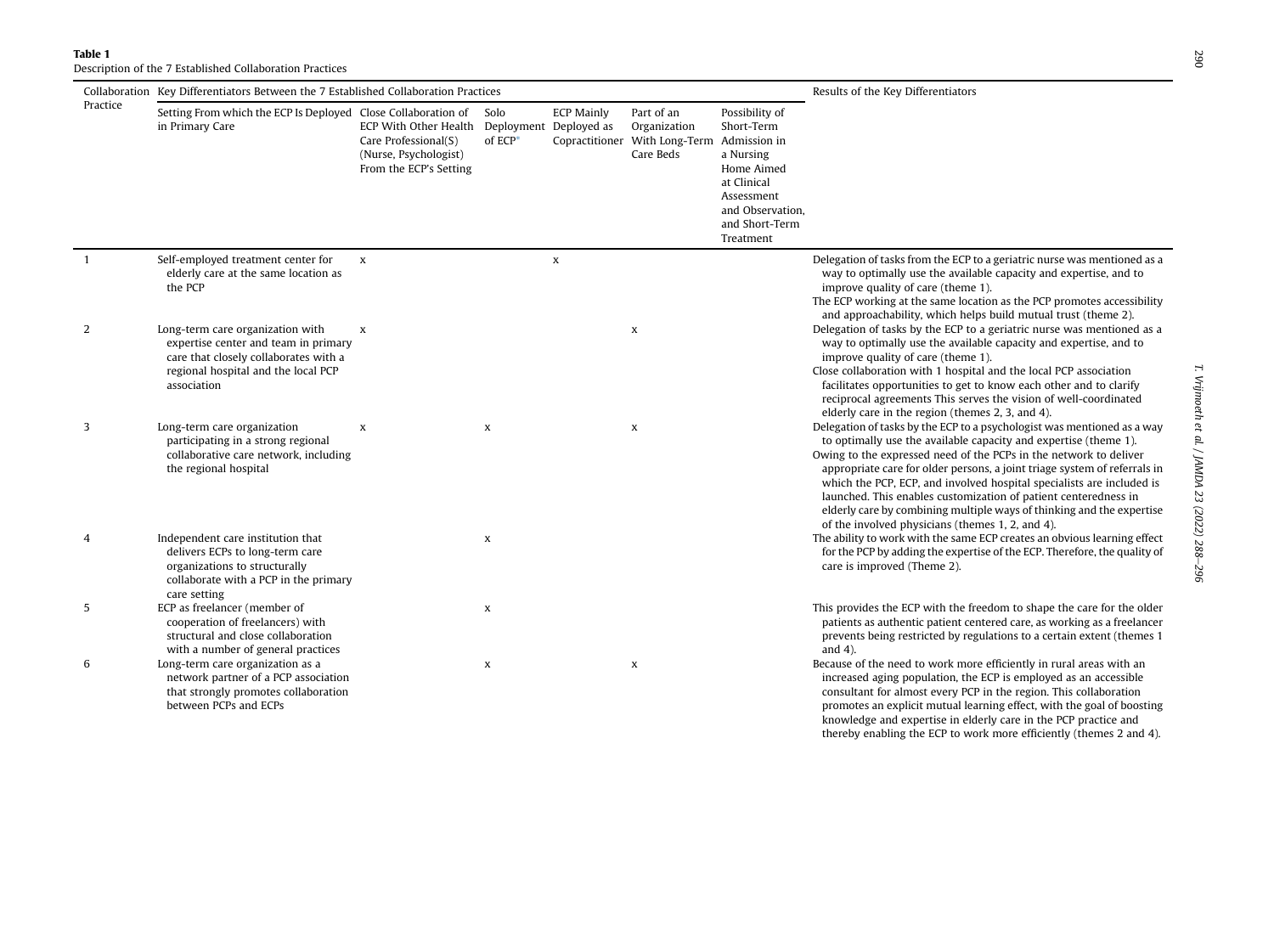| Academic long-term care organization                                                                                                                                                                                                                                                                                                                                                                                                                                                                                                                                                                                                               |  | Delegation of tasks from the ECP to an NP was mentioned as a way to         |
|----------------------------------------------------------------------------------------------------------------------------------------------------------------------------------------------------------------------------------------------------------------------------------------------------------------------------------------------------------------------------------------------------------------------------------------------------------------------------------------------------------------------------------------------------------------------------------------------------------------------------------------------------|--|-----------------------------------------------------------------------------|
| with an existing academic                                                                                                                                                                                                                                                                                                                                                                                                                                                                                                                                                                                                                          |  | optimally use the available capacity and expertise (Theme 1).               |
| partnership with PCPs as a foundation                                                                                                                                                                                                                                                                                                                                                                                                                                                                                                                                                                                                              |  | As a result of the deployment of the ECP as copractitioner, securing and    |
| for collaboration in primary care, with                                                                                                                                                                                                                                                                                                                                                                                                                                                                                                                                                                                                            |  | fulfilling the patient's goals is the ECP's responsibility. This prevents a |
| the possibility for short (diagnostic)                                                                                                                                                                                                                                                                                                                                                                                                                                                                                                                                                                                                             |  | lack of action in response to the set goals and relieves the PCP            |
| admission                                                                                                                                                                                                                                                                                                                                                                                                                                                                                                                                                                                                                                          |  | (Theme 1).                                                                  |
|                                                                                                                                                                                                                                                                                                                                                                                                                                                                                                                                                                                                                                                    |  | Existing relationships between ECPs and PCPs that are involved in           |
|                                                                                                                                                                                                                                                                                                                                                                                                                                                                                                                                                                                                                                                    |  | academic partnerships facilitate fast decision making and expansion         |
|                                                                                                                                                                                                                                                                                                                                                                                                                                                                                                                                                                                                                                                    |  | of their collaboration in primary care. Also, the underlying vision of      |
|                                                                                                                                                                                                                                                                                                                                                                                                                                                                                                                                                                                                                                                    |  | the academic organization, with a strong belief in the importance of        |
|                                                                                                                                                                                                                                                                                                                                                                                                                                                                                                                                                                                                                                                    |  | the innovative collaboration of the PCP and ECP, is helpful due to          |
|                                                                                                                                                                                                                                                                                                                                                                                                                                                                                                                                                                                                                                                    |  | providing stable financial support of this vision (themes 2 and 4).         |
| The included practices had existed for 4 to 20 years and they were located throughout the Netherlands, including practices from densely populated cities and practices from more sparsely populated nural areas. Characteristi<br>*in case of solo deployment of the ECP, delegations of tasks took place (to a small extent) from the ECP to a practice nurse with expertise in older adult care who works in close collaboration with the PCP.<br>that were common to all established collaboration practices: ECP carried out home visits to patients, deployment of the ECP on consultation basis, structured multidisciplinary team meetings. |  |                                                                             |

research ethics committee (CMO) waived the study for formal ethical approval.

## Results

#### Participant Characteristics

A background search identified 7 PCP-ECP collaboration strategies. For each strategy, an established collaboration was included; their characteristics and key differentiators are displayed in [Table 1.](#page-2-0) The practices were located across the Netherlands, including practices from both urban and rural areas. Twenty-three health care professionals were contacted to participate. One professional, a PCP, refused to participate owing to a lack of time. Seven PCPs, 7 ECPs, 7 other health care professionals (2 geriatric nurses, 1 nurse practitioner, and 4 practice nurses), and 1 coordinator of an overarching PCP organization were interviewed. The participants, 4 males and 18 females, were between 35 and 60 years old. Their work experience in their current profession ranged from 1 to 29 years. To prevent identification of the participants, individual characteristics are not shown.

#### Themes

The analysis revealed 4 themes and related subthemes describing the nature of the current PCP-ECP collaboration including their encountered barriers, facilitators, and key concepts for success: Clarification of Roles and Expectations; Trust, Respect, and Familiarity as Drivers for Collaboration; Framework for Regular Communication; and Government, Payer, and Organization Support (see [Figure 1\)](#page-4-0). On all 4 themes, data saturation was reached.

### Theme 1. Clarification of Roles and Expectations

## Collaborative roles and positions

Participants across all subunits mentioned that a patient-centered approach was crucial. The use of an individualized care plan and clear and open communication were considered effective strategies to accomplish this.

Practice nurse: It's all about the patient. ... You have to look at what the patient wants, that's the one in charge, not us as care professionals.

The PCP in the role of medical coordinator facilitated a clear division in responsibilities between the health care professionals involved, and also preserved the often long-standing relationship between PCP and patient. In 5 of the 7 subunits, the ECP was mainly involved as a consultant for the PCP, and their deployment in a specific patient case was mostly described as "temporary and advisory." PCPs described the role of the ECP as very supportive, adding expertise and proactivity to patient care. In 2 subunits, the ECP had the role of copractitioner together with the PCP for as long as was necessary. This type of collaboration required clarification of the responsibilities for both the health care professionals and the patient.

ECP: The PCP remains the medical coordinator at all times. ... I know how good the relationship between PCP and patient can be. ... That would mean they would lose their PCP during the winter of their lives. They don't want that, also, it's not necessary at all.

Employment of the ECP in the pre-existing care networks around the patient was found to be important in the preservation of relations and continuity of care. It was highlighted that several health care professionals in the networks, such as community nurses and welfare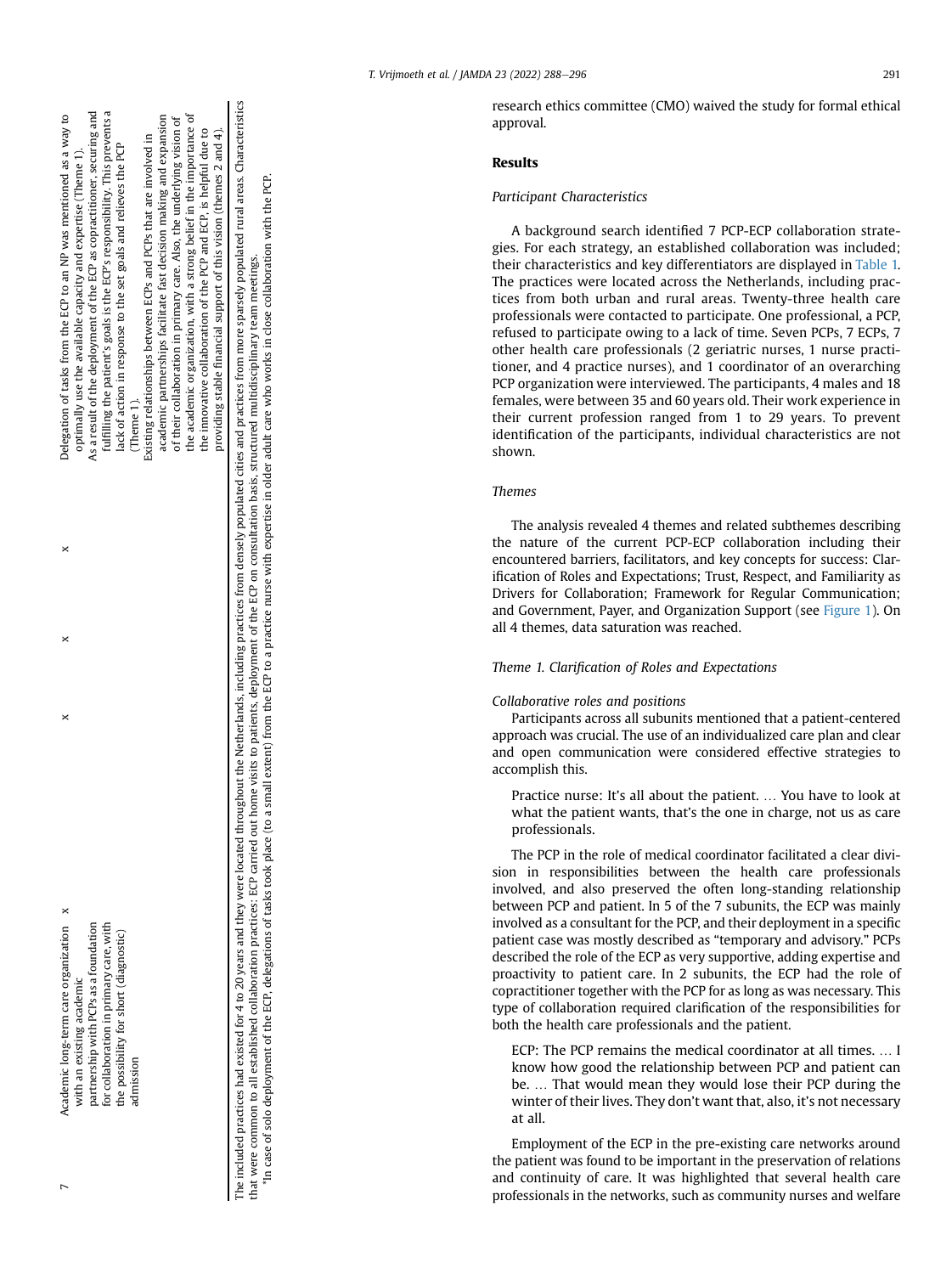<span id="page-4-0"></span>

Fig. 1. Key components of generalist-specialist collaboration in primary care for frail older persons.

workers, had a crucial mediating role in the collaboration which emerged from their signaling function and their participation in team meetings.

ECP: Our vision is to work with the people available in the network, who are sometimes known by the patients for many years. They will stay when we leave.... Knowing the network is significant, the existing relations are very valuable.

#### Delegation of tasks

Across all subunits, nursing professionals played an important role. Delegation of tasks from the physician to the nurse was mentioned as a way to optimally use the available capacity and expertise, and to improve quality of care. It was noted that the coordination of older adult care in general practice was an important task of the practice nurse. Also, nurses performed many tasks in the preparation of the ECPs' consultations and in the follow-ups afterwards. As such, nurses enabled both PCPs and ECPs to work efficiently.

ECP: Working with a nurse practitioner was very satisfying, . because they are also good in the medical domain. ... They can do an awful lot that I can delegate.

ECP: In our region, we are able to meet the demand because the physicians are flexible to a great extent.. We are able to let go of tasks and to delegate to other physicians and nurse practitioners.

## Theme 2: Trust, Respect, and Familiarity as Drivers for Collaboration

#### Mutual trust

Knowing each other was highlighted by all participants as very important as it allows for familiarity with each other's expertise and added value. This familiarity was mentioned as a key factor for acquiring mutual trust, which is considered a driver for collaboration. Physical proximity of the ECP during PCP care was identified as a facilitator in acquiring mutual trust, but was not a requisite. Both ECPs and PCPs expressed the importance of being trustworthy partners. The ECPs described their trustworthiness as "being available when needed" and "not withdrawing from primary care" in case of intramural scarcity of ECPs.

Practice nurse: Knowing each other, then you experience how someone works.... When I refer someone it is not just a referral,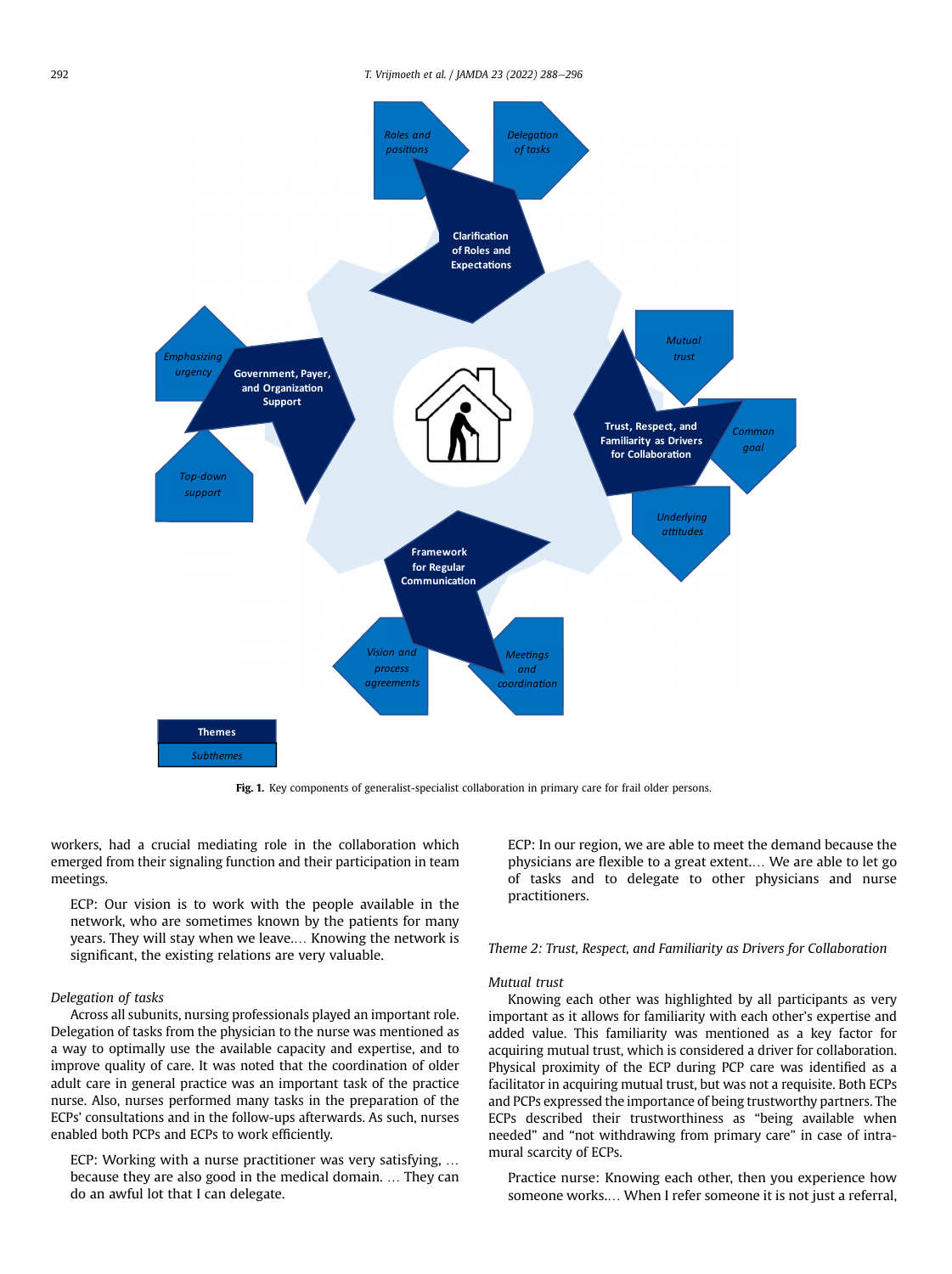but I know ... that I put the patient in the hands of a good health care professional.

ECP: It depends on the trust between the PCP and ECP, a stable team that provides the possibility of valuing each other.

#### Common Goal

Sharing a goal was also seen as a driver, including the urgency for collaboration in a changing society and the shared interest in preserving the quality of life of frail older persons. Involvement of a health care professional passionate for older adult care contributed to starting and maintaining a collaborative practice.

PCP: For me, it is so important that I have somebody who can think with me about the older person. That group is so big.... But it is also such specific knowledge. I learn from that every day.... I really can't imagine how to work without it.

ECP: We see that there is a need for collaboration due to the increasing demand for elderly care at home.... That is because people have to live in their own homes for longer and we can't offer the capacity intramural.

The perception of improved outcomes from the collaboration were similar across all subunits and supported the shared goal: better care due to the additional expertise; better health and quality of life as a result of this holistic approach; lower costs due to less hospital admissions, less referrals to outpatient clinics, and postponed admissions to nursing homes; and an increase in the meaning attached to the work by unburdening the PCP and instigating a mutual learning effect.

Geriatric nurse: What is the added value of the collaboration? . It's more of a feeling, but I think we less often continue treatments which we may be doubtful of their added value. Also less admissions to the hospital.

PCP: For me it's very nice that I have such a colleague, we learn from the collaboration too, and from the other side, the ECP also learns from the PCP. So we both experience a mutual learning effect.

#### Underlying attitudes

Multiple factors concerning individual attitudes were outlined by several participants. First, exhibiting motivation and an openness to the collaboration was considered essential. This motivation was explained as the willingness of PCPs to invest in adapting their older adult care practice and collaborating with another physician in their own domain. Several ECPs noted that a lack of motivation was a reason to avoid investing in the collaboration with a PCP.

Geriatric nurse: There are still PCPs who think of elderly care as an inconvenient part of their job or that it's too time consuming. You see that with PCPs who are very motivated, we have to do less, ... because they learn and can do more by themselves.

Second, being able to adjust their approach to the PCP's practice was considered essential by the ECPs involved. ECPs aim to tailor their work based on the PCP's request and generally experienced positive outcomes when preserving the existing atmosphere in the different PCP practices they work with.

ECP: I will not force the PCPs to work in a certain way. ... I don't do that at all. So yes, for me it's all about arranging elderly care in a good way.

In 2 subunits concerning collaboration, exhibiting a sense of equality was mentioned as a third important underlying attitude. Participants indicated that possible feelings of inferiority from the PCP might obstruct the ECP's approachability and should therefore be prevented.

PCP: We all have our own expertise. We are equal partners in communication and that is beautiful. Then you see people grow.

## Theme 3 Framework for Regular Communication

#### Meetings and coordination

In every subunit, a structural multidisciplinary team meeting was the central collaborative strategy. Although the organization and course of the meetings differed between subunits, the goals of the meetings were similar, both as a way of fostering coordination between members and also building mutual trust. Having efficiently integrated digital systems with electronic patient records was mentioned as a prerequisite for coordination and the implementation of patient care. Ideally, health care professionals would have 1 shared digital system with electronic patient records to optimally comply with the care plan. Direct and frequent mutual contact in a small circle, either face-to-face or by phone/chat, was mentioned as an essential method of communication between the health care professionals and resulted in better coordination of care.

ECP: I find it especially important that I see people in the multidisciplinary meetings. That we are in contact with each other. That we get to know each other.

#### Vision and process agreements

In all subunits, some processes were based on implicit collaboration agreements. A number of participants expressed their wish to have more formalized process agreements, but most participants believed this was not strictly necessary. Similarly, the shared vision and goals of the established collaboration practice were often not explicitly discussed or formally recorded. Mutual trust was mentioned as a potential reason for the absence of formal agreements.

ECP: Did we formalize that? No, actually not. No, that just grew over the course of the time.

#### Theme 4 Government, Payer, and Organization Support

#### Top-down support

The feeling of support from organizations and national policy makers promoted the collaboration. The most commonly mentioned prerequisites in which the government or organizational policy played an important role were financial aspects in legislation, additional training, sufficient capacity of health care professionals, and insight and stability into complicated regulations within older adult care. In most subunits, a lack of these prerequisites never resulted in a termination of the collaboration because of the presence of the internal drivers for collaboration.

ECP: Within nursing homes, there is already a shortage of staff, which seriously limits professionals' time to work in primary care.

#### Emphasizing urgency

Health care professionals described that when an organization emphasizes the urgency of PCP-ECP collaboration in primary care, and particularly when it is included in the organizations' vision, they feel supported and motivated.

Coordinator of PCP organization: It's about sharing our vision, that feeling of importance. We visit every general practice 2 to 3 times a year and talk about the elderly care program.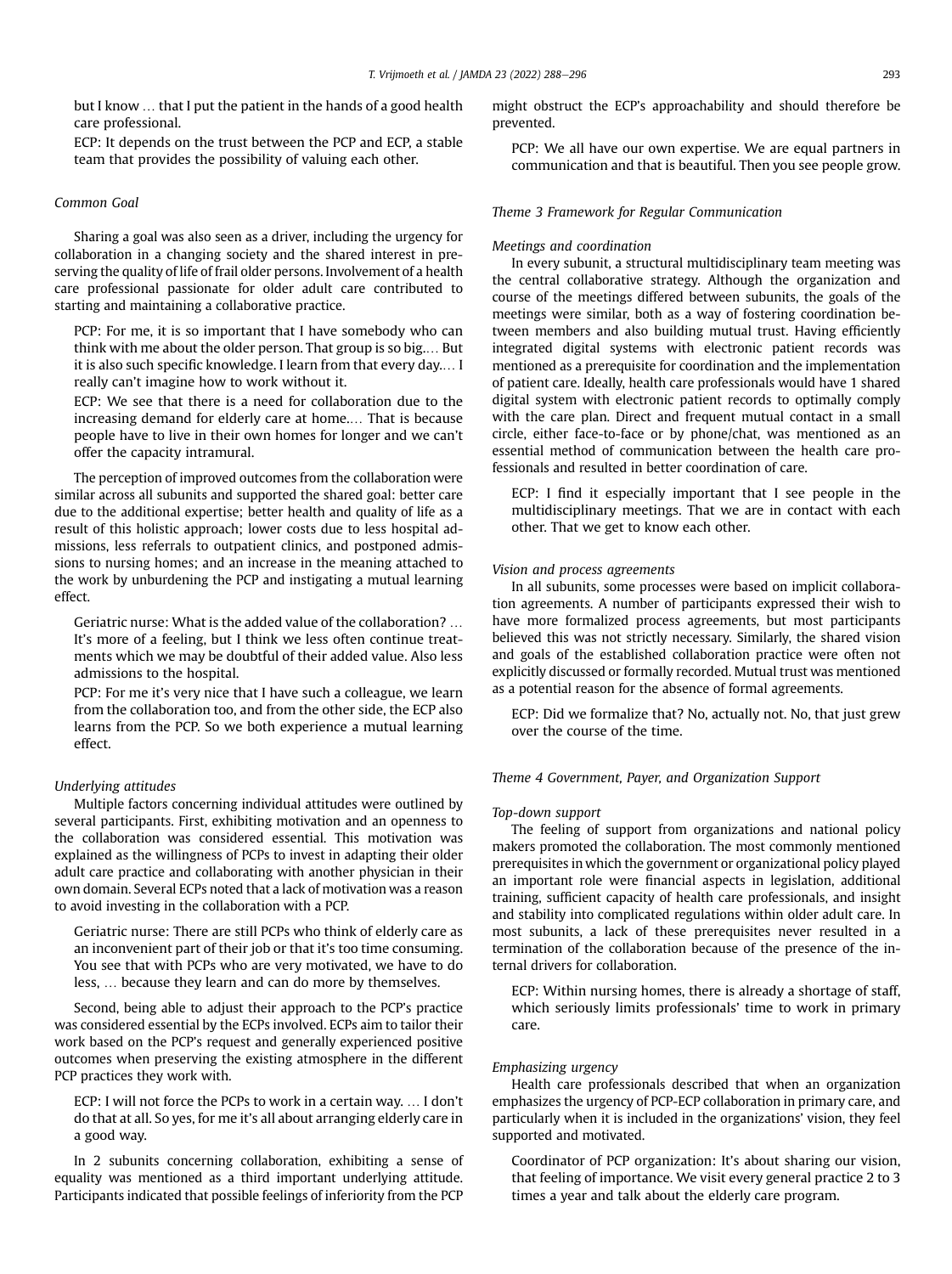ECP: The organization has to back the ECPs. That's very important.

## Key Differentiators Between the Strategies of the PCP-ECP Collaboration Model

See [Table 1](#page-2-0) for the results of the analysis between subunits as to the key differentiators between the 7 established collaboration practices included. All of these differentiators were related to the themes identified in the cross-case analysis above. In particular, intrinsic factors, such as drivers for collaboration, building relationships and acquiring mutual trust, and prerequisites in organizational context, such as top-down support and emphasizing urgency, were covered by most of the key differentiators. Some of the main key differentiators were "close collaboration between ECP and other health care professional(s) (nurse, psychologist) from the ECP's perspective" of strategies/practice models 1, 2, and 3 and "ECP mainly deployed as copractitioner" of strategies/practice models 1 and 7.

#### Discussion

Using a multiperspective approach, we have generated a deeper and novel understanding of the generalist-specialist collaboration between the PCP, ECP, and other health care professionals in Dutch primary care. For a successful PCP-ECP collaboration, the health care professionals need to invest in building relationships and mutual trust, while integrating their efforts in the existing care networks to guarantee patient-centeredness. Further, there is a dependence on structural support from the organizations and national policy makers to ultimately change general practice and improve the care and outcomes of frail older patients by providing patient-centered proactive older adult care.

#### Comparison With Previous Research

Although the cornerstone of primary care in the Netherlands, with a personal and integral approach from the PCP, is a good foundation for older adult care,  $22,23$  $22,23$  our study suggests that collaboration with an ECP is a valuable addition to the care for frail older persons at home. ECPs can facilitate the required shift toward a more proactive and patient-centered care atmosphere in a primary care setting, which has a traditionally reactive nature.<sup>[24](#page-7-22)</sup> ECPs are able to provide their specific expertise and methods, which are known to increase the appropriateness of the care provided. $25$  In accordance with the literature, we found that PCPs want to keep a central role in the care of frail older persons and deliver integrated care.<sup>[26,](#page-7-24)[27](#page-7-25)</sup>

Limited literature is available on the role of ECPs in primary care. A recent pilot study showed the importance of a close professional relationship and clearly defined roles and responsibilities as key to fostering a good collaboration between PCP, ECP, and case managers in dementia care (van Beusekom J.M.A., Nieuwboer M.S., Perry M.: unpublished data). These findings correspond to the results of our study. In addition, our study provides a deeper understanding of the mutual learning effect.<sup>28</sup> This may enable PCPs to provide better care to frail older persons, and allow ECPs to work more efficiently, which is an important finding in light of the shortages within both professions.

The delegation of tasks, also known as skill mix change, in which specialized nurses perform tasks previously reserved for PCPs and ECPs, played an important role in all of the investigated subunits. Previous research regarding collaboration between PCPs and nurses in primary care confirms our findings that regular communication, respect, and trust are facilitators for collaboration.<sup>[29,](#page-7-27)[30](#page-7-28)</sup> Further, skill mix change was found to increase the quality of health care and patient-centeredness. $31$  This, in combination with the increased

efficiency that was experienced in our study, makes skill mix change a way to optimize the primary care of frail older persons in primary care.

Current evidence regarding integrated older adult care mainly focuses on microclinical care processes.<sup>32</sup> Valentijn et al demonstrated the importance of integrating functions at the micro-, meso-, and macro-levels to be able to deliver integrated primary care.<sup>33</sup> Our study confirms the importance of this cohesion and the role of top-down support. We found that the central role of multidisciplinary team meetings not only serves clinical integration at the micro-level but also provides an opportunity for professional integration at the mesolevel. During such meetings, facilitators such as knowing each other, meeting each other, and sharing the same goals, which we identified as strong intrinsic drivers and were described as essential elements for team collaboration, $34$  develop easily and naturally.

#### Strengths and Limitations

In this study, we have provided in-depth insight into the current nature of the collaboration between PCPs, ECPs, and other health care professionals in Dutch primary care. By applying data source triangulation and investigator triangulation, we not only enhanced the validity of our study but also added a rich perspective from both theoretical and practical viewpoints. $35,36$  $35,36$  $35,36$  Further, performing thematic analysis until data saturation and multiple deliberations until consensus enhanced the reliability and quality of the findings. Although in-person interviews are seen as the highest standard of interviewer-participant encounters, because of the COVID-19 pandemic, the interviews took place either by videoconferencing or over the phone. Videoconferencing enabled researchers to experience the interaction equally as well as in person with the maintenance of nonverbal and social cues. $37$  As phone interviews produced similar findings as the videoconferencing interviews, this use of medium also probably did not influence the outcomes.

#### Implications for Practice, Policy, and Research

Collaboration between PCPs, ECPs, and other health care professionals in primary care is a promising and efficient strategy to enable frail older persons to live at home with the high-quality care they need. However, this collaboration requires investment. Investing in the development of strong intrinsic drivers, such as mutual trust and motivation, is necessary to overcome barriers, to build and reinforce existing professional relationships, and subsequently create an environment for mutual learning. Emphasizing this in the first year of collaboration is essential for the eventual progress toward a mature collaboration.<sup>[38](#page-8-2)</sup> Although the presence of strong intrinsic drivers, such as trust, respect, and familiarity, contributed in overcoming a lack of support from the macro level across several subunits, a broadly implemented collaborative PCP-ECP practice ultimately depends on support from policy makers. Such an important transition in primary older adult care requires structural top-down support, consisting of time and reimbursement, as well as appreciation of and trust in the health care professionals involved. Only with this support can collaborations become sustainable.

In recent years, multiple propositions on the necessity of creating a nursing home medical specialty were posed.<sup>[12,](#page-7-10)[39](#page-8-3)-[41](#page-8-3)</sup> In most countries, general practitioners provide medical care in nursing homes, resulting in a lack of continuity in care and patient-physician relationships.<sup>4</sup> Creating a nursing home medical specialty, similar to the ECP, may contribute to overcoming these shortcomings in nursing home care. In this study, we illustrated the value of a movement in the opposite direction: adding the ECP's specialist expertise to generalist primary care for frail older persons, as proactivity and better-quality primary older adult care may prevent or delay nursing home admissions and thereby reduce health care costs.  $38,42$  $38,42$  We found that serving the needs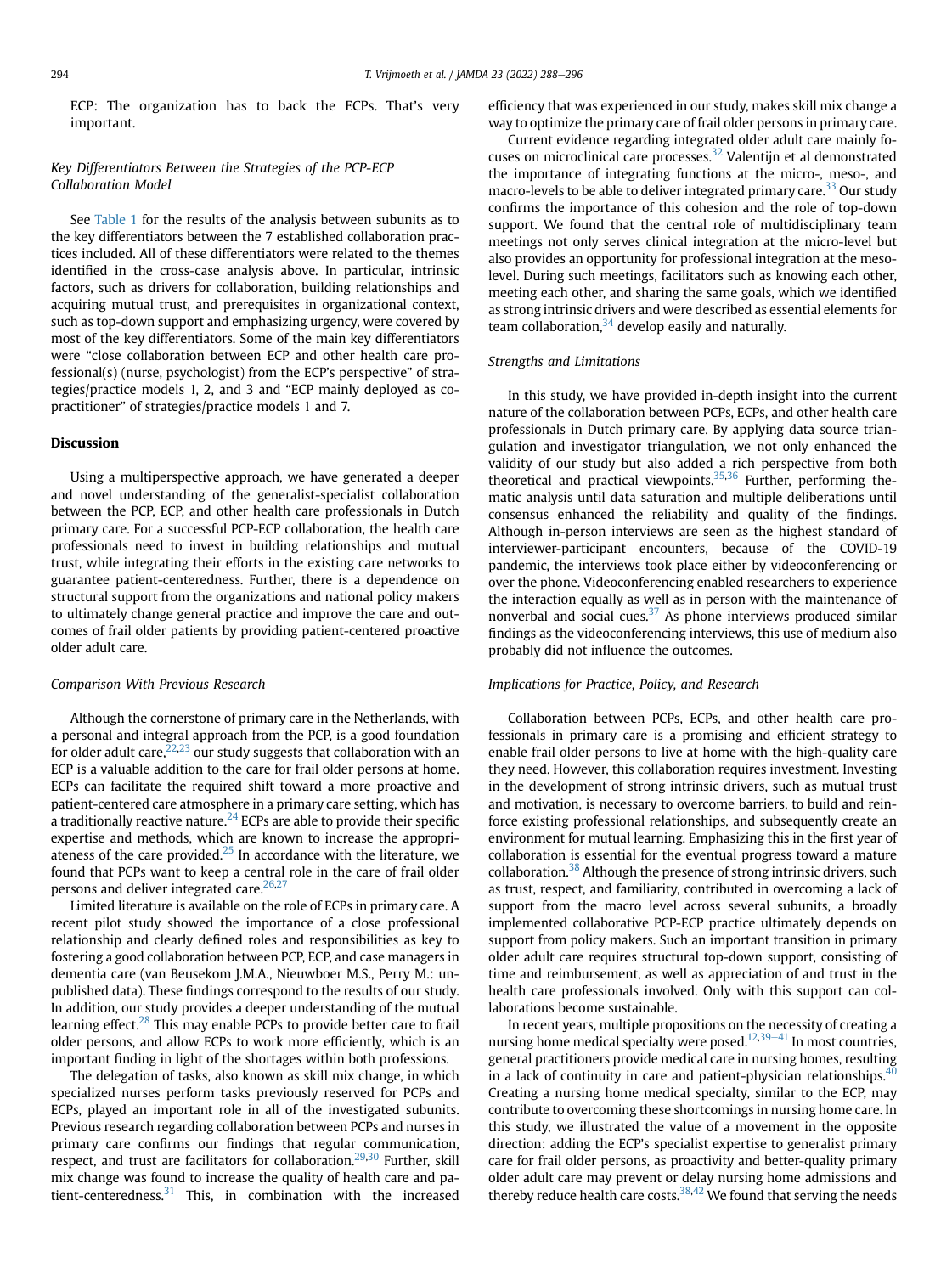of frail older persons living at home by small, team-based, interprofessional collaborations with nurses to enable skill mix change is a promising model. Despite the uniqueness of the ECP, which only exists in the Netherlands, the generalist-specialist collaboration model that was studied could inspire other countries to adapt their current care framework. In particular, the collaboration practices 1, 2, and 3 of the PCP-ECP collaboration model highlighted in this study, in which the ECP closely collaborates with other health care professionals from the ECP's setting, could be suitable and provides promising strategies to shape sustainable care for frail older persons in both the Netherlands and other countries worldwide. Supplementing existing older adult care teams, like the US model, $9$  which includes an MD (generally a PCP), nursing professionals, and social workers with specialist geriatric expertise, for example, provided by a geriatrician, are therefore promising options for global implementation.

The value of integrated care for frail older persons was studied frequently. Nonetheless, the effectiveness of such interventions was not convincingly demonstrated.<sup>[43](#page-8-6)</sup> The promising results of this qualitative study indicate a potential positive impact on all aspects of the quadruple aim: improvement of the population's health, patient experience and health care professional's work life, and a reduction of costs as a way to optimize health system performances.<sup>[44](#page-8-7)</sup> Future research on the effects of structural PCP-ECP collaboration on the quality and efficiency of the care of frail older persons is therefore needed.

In conclusion, deployment of an interprofessional care team, supplemented with specialized geriatric knowledge, is a promising opportunity to shape and improve integrated primary older adult care in a changing society. For a successful generalist-specialist collaboration between PCP, ECP, and other health care professionals, investment in building relationships and mutual trust, and integrating their expertise into existing networks is essential.

#### Acknowledgments

We would like to acknowledge Floor Overmars and Jente Vogels for their role in the data collection. Furthermore, we thank all professionals for their participation in this study.

The sponsor had no role in the design, methods, subject recruitment, data collections, analysis, and preparation of paper.

#### Supplementary Data

Supplementary data related to this article can be found online at [https://doi.org/10.1016/j.jamda.2021.12.016.](https://doi.org/10.1016/j.jamda.2021.12.016)

#### <span id="page-7-0"></span>References

- <span id="page-7-1"></span>1. World Health Organization. Factsheet: ageing and health; 2018. [https://www.](https://www.who.int/news-room/fact-sheets/detail/ageing-and-health) [who.int/news-room/fact-sheets/detail/ageing-and-health](https://www.who.int/news-room/fact-sheets/detail/ageing-and-health). Accessed June 30, 2021.
- <span id="page-7-2"></span>2. The Netherlands Institute for Social Research. Trends in elderly care (2018- 2030); 2019. <https://digitaal.scp.nl/ouderenzorg/>. Accessed June 28, 2021.
- <span id="page-7-3"></span>3. [Maarse JA, Jeurissen PP. The policy and politics of the 2015 long-term care](http://refhub.elsevier.com/S1525-8610(21)01068-9/sref3) reform in the Netherlands. Health Policy  $2016;120:241-245$ .
- 4. [Grol S, Molleman G, van Heumen N, et al. General practitioners](http://refhub.elsevier.com/S1525-8610(21)01068-9/sref4)' views on the infl[uence of long-term care reforms on integrated elderly care in the](http://refhub.elsevier.com/S1525-8610(21)01068-9/sref4) [Netherlands: a qualitative interview study. Health Policy 2021;125:930](http://refhub.elsevier.com/S1525-8610(21)01068-9/sref4)-[940](http://refhub.elsevier.com/S1525-8610(21)01068-9/sref4).
- <span id="page-7-5"></span><span id="page-7-4"></span>5. [Janssen D, Jongen W, Schröder-Bäck P. Exploring the impact of austerity-driven](http://refhub.elsevier.com/S1525-8610(21)01068-9/sref5) [policy reforms on the quality of the long-term care provision for older people](http://refhub.elsevier.com/S1525-8610(21)01068-9/sref5) [in Belgium and the Netherlands. J Aging Stud 2016;38:92](http://refhub.elsevier.com/S1525-8610(21)01068-9/sref5)-[104.](http://refhub.elsevier.com/S1525-8610(21)01068-9/sref5)
- <span id="page-7-6"></span>6. [van Weel C, Schers H, Timmermans A. Health care in the Netherlands. J Am](http://refhub.elsevier.com/S1525-8610(21)01068-9/sref6) [Board Fam Med 2012;25\(Suppl 1\):S12](http://refhub.elsevier.com/S1525-8610(21)01068-9/sref6)-[S17](http://refhub.elsevier.com/S1525-8610(21)01068-9/sref6).
- 7. [LHV. Workload of GPs threatens quality of care. Werkdruk huisarts bedreigt](http://refhub.elsevier.com/S1525-8610(21)01068-9/sref7) [kwaliteit zorg. Article in Dutch; 2018](http://refhub.elsevier.com/S1525-8610(21)01068-9/sref7).
- <span id="page-7-7"></span>8. [LHV en Verenso. Guideline collaboration General Practitioner and Elderly Care](http://refhub.elsevier.com/S1525-8610(21)01068-9/sref8) [Physician. Handreiking Samenwerking huisarts en specialist ouder](http://refhub.elsevier.com/S1525-8610(21)01068-9/sref8)[engeneeskunde. Article in Dutch; 2020](http://refhub.elsevier.com/S1525-8610(21)01068-9/sref8).
- <span id="page-7-8"></span>9. [Auerbach DI, Levy DE, Maramaldi P, et al. Optimal staf](http://refhub.elsevier.com/S1525-8610(21)01068-9/sref9)fing models to care for [frail older adults in primary care and geriatrics practices in the US. Health Aff](http://refhub.elsevier.com/S1525-8610(21)01068-9/sref9) Millwood) 2021;40:1368-[1376.](http://refhub.elsevier.com/S1525-8610(21)01068-9/sref9)
- 10. NHS. Identifying frailty. [https://www.england.nhs.uk/ourwork/clinical-policy/](https://www.england.nhs.uk/ourwork/clinical-policy/older-people/frailty/frailty-risk-identification/) [older-people/frailty/frailty-risk-identi](https://www.england.nhs.uk/ourwork/clinical-policy/older-people/frailty/frailty-risk-identification/)fication/. Accessed October 21, 2021.
- <span id="page-7-9"></span>11. [Iwata H, Matsushima M, Watanabe T, et al. The need for home care physicians](http://refhub.elsevier.com/S1525-8610(21)01068-9/sref11) [in Japan](http://refhub.elsevier.com/S1525-8610(21)01068-9/sref11)  $-$  [2020 to 2060. BMC Health Serv Res 2020;20:752.](http://refhub.elsevier.com/S1525-8610(21)01068-9/sref11)
- <span id="page-7-10"></span>12. [Koopmans R, Pellegrom M, van der Geer ER. The Dutch move beyond the](http://refhub.elsevier.com/S1525-8610(21)01068-9/sref12) [concept of nursing home physician specialists. J Am Med Dir Assoc 2017;18:](http://refhub.elsevier.com/S1525-8610(21)01068-9/sref12) [746](http://refhub.elsevier.com/S1525-8610(21)01068-9/sref12)-[749](http://refhub.elsevier.com/S1525-8610(21)01068-9/sref12).
- <span id="page-7-11"></span>13. [Schols J. Collaboration between elderly care physician and general practitioner.](http://refhub.elsevier.com/S1525-8610(21)01068-9/sref13) [Essential to realize a sustainable and proactive elderly care. Samenwerking](http://refhub.elsevier.com/S1525-8610(21)01068-9/sref13) [tussen specialist ouderengeneeskunde en huisarts. Essentieel om een duur](http://refhub.elsevier.com/S1525-8610(21)01068-9/sref13)[zame proactieve ouderenzorg te realiseren. Article in Dutch.](http://refhub.elsevier.com/S1525-8610(21)01068-9/sref13) Tijdschrift voor [Ouderengeneeskunde](http://refhub.elsevier.com/S1525-8610(21)01068-9/sref13); 2017. p. 5.
- <span id="page-7-12"></span>14. [Huber K, Patel K, Garrigues S, et al. Interdisciplinary teams and home-based](http://refhub.elsevier.com/S1525-8610(21)01068-9/sref14) [medical care: secondary analysis of a national survey. J Am Med Dir Assoc](http://refhub.elsevier.com/S1525-8610(21)01068-9/sref14) 2019:20:770-[774.](http://refhub.elsevier.com/S1525-8610(21)01068-9/sref14)
- <span id="page-7-13"></span>15. [Baxter P, Jack S. Qualitative case study methodology: study design and](http://refhub.elsevier.com/S1525-8610(21)01068-9/sref15) [implementation for novice researchers. Qual Rep 2008;13:544](http://refhub.elsevier.com/S1525-8610(21)01068-9/sref15)-[559](http://refhub.elsevier.com/S1525-8610(21)01068-9/sref15).
- <span id="page-7-14"></span>16. Polit D, Beck C. [Nursing Research: Generating and Assessing Evidence for Nursing](http://refhub.elsevier.com/S1525-8610(21)01068-9/sref16) Practice[. 9th ed. Wolters Kluwer Health/Lippincott Williams & Wilkins; 2012](http://refhub.elsevier.com/S1525-8610(21)01068-9/sref16).
- <span id="page-7-15"></span>17. [Tong A, Sainsbury P, Craig J. Consolidated criteria for reporting qualitative](http://refhub.elsevier.com/S1525-8610(21)01068-9/sref17) [research \(COREQ\): a 32-item checklist for interviews and focus groups. Int J](http://refhub.elsevier.com/S1525-8610(21)01068-9/sref17) [Qual Health Care 2007;19:349](http://refhub.elsevier.com/S1525-8610(21)01068-9/sref17)-[357.](http://refhub.elsevier.com/S1525-8610(21)01068-9/sref17)
- <span id="page-7-16"></span>18. [Ng E, de Colombani P. Framework for selecting best practices in public health: a](http://refhub.elsevier.com/S1525-8610(21)01068-9/sref18) [systematic literature review. J Public Health Res 2015;4:577.](http://refhub.elsevier.com/S1525-8610(21)01068-9/sref18)
- <span id="page-7-17"></span>19. [Pel R. Report. An inventory of best practices in intramural elderly care, com](http://refhub.elsevier.com/S1525-8610(21)01068-9/sref19)[munity care, and care for people with physical and mental disabilities. Rapport.](http://refhub.elsevier.com/S1525-8610(21)01068-9/sref19) [Een inventarisatie van Best Practices in de intramurale ouderenzorg, thuiszorg,](http://refhub.elsevier.com/S1525-8610(21)01068-9/sref19) [gehandicaptenzorg en langdurende GGZ. Article in Dutch; 2011.](http://refhub.elsevier.com/S1525-8610(21)01068-9/sref19)
- <span id="page-7-18"></span>20. Grol R, Wensing M. [Implementatie, effectieve verbetering van de patiëntenzorg](http://refhub.elsevier.com/S1525-8610(21)01068-9/sref20). [Reed Business; 2011](http://refhub.elsevier.com/S1525-8610(21)01068-9/sref20).
- <span id="page-7-19"></span>21. [Saunders B, Sim J, Kingstone T, et al. Saturation in qualitative research:](http://refhub.elsevier.com/S1525-8610(21)01068-9/sref21) [exploring its conceptualization and operationalization. Qual Quant 2018;52:](http://refhub.elsevier.com/S1525-8610(21)01068-9/sref21) [1893](http://refhub.elsevier.com/S1525-8610(21)01068-9/sref21)-[1907.](http://refhub.elsevier.com/S1525-8610(21)01068-9/sref21)
- <span id="page-7-20"></span>22. [Vestjens L, Cramm JM, Nieboer AP. Quality of primary care delivery and pro](http://refhub.elsevier.com/S1525-8610(21)01068-9/sref22)[ductive interactions among community-living frail older persons and their](http://refhub.elsevier.com/S1525-8610(21)01068-9/sref22) [general practitioners and practice nurses. BMC Health Serv Res 2019;19:496.](http://refhub.elsevier.com/S1525-8610(21)01068-9/sref22)
- <span id="page-7-21"></span>23. [Looman WM, Fabbricotti IN, De Kuyper R, et al. The effects of a pro-active](http://refhub.elsevier.com/S1525-8610(21)01068-9/sref23) [integrated care intervention for frail community-dwelling older people: a](http://refhub.elsevier.com/S1525-8610(21)01068-9/sref23) [quasi-experimental study with the GP-practice as single entry point Health](http://refhub.elsevier.com/S1525-8610(21)01068-9/sref23) [services research. BMC Geriatr 2016;16:43.](http://refhub.elsevier.com/S1525-8610(21)01068-9/sref23)
- <span id="page-7-22"></span>24. [de Wit NJ, Schuurmans MJ. Future care for older people in general practice:](http://refhub.elsevier.com/S1525-8610(21)01068-9/sref24) paradigm shifts are needed. Br J Gen Pract 2017:67:500-[501.](http://refhub.elsevier.com/S1525-8610(21)01068-9/sref24)
- <span id="page-7-23"></span>25. [de Groot AJ, Spalburg BT, Allewijn M, et al. Hidden care needs in elderly people:](http://refhub.elsevier.com/S1525-8610(21)01068-9/sref25) [a descriptive study of an outpatient geriatric consultation practice in the](http://refhub.elsevier.com/S1525-8610(21)01068-9/sref25) [Netherlands. Article in Dutch. Tijdschr Gerontol Geriatr 2013;44:175](http://refhub.elsevier.com/S1525-8610(21)01068-9/sref25)-[183](http://refhub.elsevier.com/S1525-8610(21)01068-9/sref25).
- <span id="page-7-24"></span>26. [Herzog A, Gaertner B, Scheidt-Nave C, et al.](http://refhub.elsevier.com/S1525-8610(21)01068-9/sref26) 'We can do only what we have the means for' general practitioners' [views of primary care for older people with](http://refhub.elsevier.com/S1525-8610(21)01068-9/sref26) [complex health problems. BMC Fam Pract 2015;16:35.](http://refhub.elsevier.com/S1525-8610(21)01068-9/sref26)
- <span id="page-7-25"></span>27. [Stiel S, Krause O, Berndt CS, et al. Caring for frail older patients in the last phase](http://refhub.elsevier.com/S1525-8610(21)01068-9/sref27) [of life: challenges for general practitioners in the integration of geriatric and](http://refhub.elsevier.com/S1525-8610(21)01068-9/sref27) [palliative care. Z Gerontol Geriatr 2020;53:763](http://refhub.elsevier.com/S1525-8610(21)01068-9/sref27)-[769](http://refhub.elsevier.com/S1525-8610(21)01068-9/sref27).
- <span id="page-7-26"></span>28. [Reeves S, Pelone F, Harrison R, et al. Interprofessional collaboration to improve](http://refhub.elsevier.com/S1525-8610(21)01068-9/sref29) [professional practice and healthcare outcomes. Cochrane Database Syst Rev](http://refhub.elsevier.com/S1525-8610(21)01068-9/sref29) [2017;6:Cd000072.](http://refhub.elsevier.com/S1525-8610(21)01068-9/sref29)
- <span id="page-7-27"></span>29. [McInnes S, Peters K, Bonney A, et al. Understanding collaboration in general](http://refhub.elsevier.com/S1525-8610(21)01068-9/sref30) practice: a qualitative study. Fam Pract  $2017;34:621-626$  $2017;34:621-626$ .
- <span id="page-7-28"></span>30. [Karimi-Shahanjarini A, Shakibazadeh E, Rashidian A, et al. Barriers and facili](http://refhub.elsevier.com/S1525-8610(21)01068-9/sref31)[tators to the implementation of doctor-nurse substitution strategies in primary](http://refhub.elsevier.com/S1525-8610(21)01068-9/sref31) [care: a qualitative evidence synthesis. Cochrane Database Syst Rev 2019;4:](http://refhub.elsevier.com/S1525-8610(21)01068-9/sref31) [Cd010412](http://refhub.elsevier.com/S1525-8610(21)01068-9/sref31).
- <span id="page-7-29"></span>31. [Lovink MH, van Vught A, Persoon A, et al. Skill mix change between physicians,](http://refhub.elsevier.com/S1525-8610(21)01068-9/sref32) [nurse practitioners, physician assistants, and nurses in nursing homes: a](http://refhub.elsevier.com/S1525-8610(21)01068-9/sref32) [qualitative study. Nurs Health Sci 2019;21:282](http://refhub.elsevier.com/S1525-8610(21)01068-9/sref32)-[290](http://refhub.elsevier.com/S1525-8610(21)01068-9/sref32).
- <span id="page-7-30"></span>32. [Briggs AM, Valentijn PP, Thiyagarajan JA, et al. Elements of integrated care](http://refhub.elsevier.com/S1525-8610(21)01068-9/sref33) [approaches for older people: a review of reviews. BMJ Open 2018;8:e021194](http://refhub.elsevier.com/S1525-8610(21)01068-9/sref33).
- <span id="page-7-31"></span>33. [Valentijn PP, Schepman SM, Opheij W, et al. Understanding integrated care: a](http://refhub.elsevier.com/S1525-8610(21)01068-9/sref34) [comprehensive conceptual framework based on the integrative functions of](http://refhub.elsevier.com/S1525-8610(21)01068-9/sref34) [primary care. Int J Integr Care 2013;13:e010.](http://refhub.elsevier.com/S1525-8610(21)01068-9/sref34)
- <span id="page-7-32"></span>34. [Doekhie KD, Buljac-Samardzic M, Strating MMH, et al. Who is on the primary](http://refhub.elsevier.com/S1525-8610(21)01068-9/sref35) care team? Professionals' [perceptions of the conceptualization of teams and](http://refhub.elsevier.com/S1525-8610(21)01068-9/sref35) [the underlying factors: a mixed-methods study. BMC Fam Pract 2017;18:111.](http://refhub.elsevier.com/S1525-8610(21)01068-9/sref35)
- <span id="page-7-33"></span>35. [Patton MQ. Enhancing the quality and credibility of qualitative analysis. Health](http://refhub.elsevier.com/S1525-8610(21)01068-9/sref36) [Serv Res 1999;34\(5 Pt 2\):1189](http://refhub.elsevier.com/S1525-8610(21)01068-9/sref36)-[1208](http://refhub.elsevier.com/S1525-8610(21)01068-9/sref36).
- <span id="page-7-34"></span>36. [Leung L. Validity, reliability, and generalizability in qualitative research.](http://refhub.elsevier.com/S1525-8610(21)01068-9/sref37) [J Family Med Prim Care 2015;4:324](http://refhub.elsevier.com/S1525-8610(21)01068-9/sref37)-[327.](http://refhub.elsevier.com/S1525-8610(21)01068-9/sref37)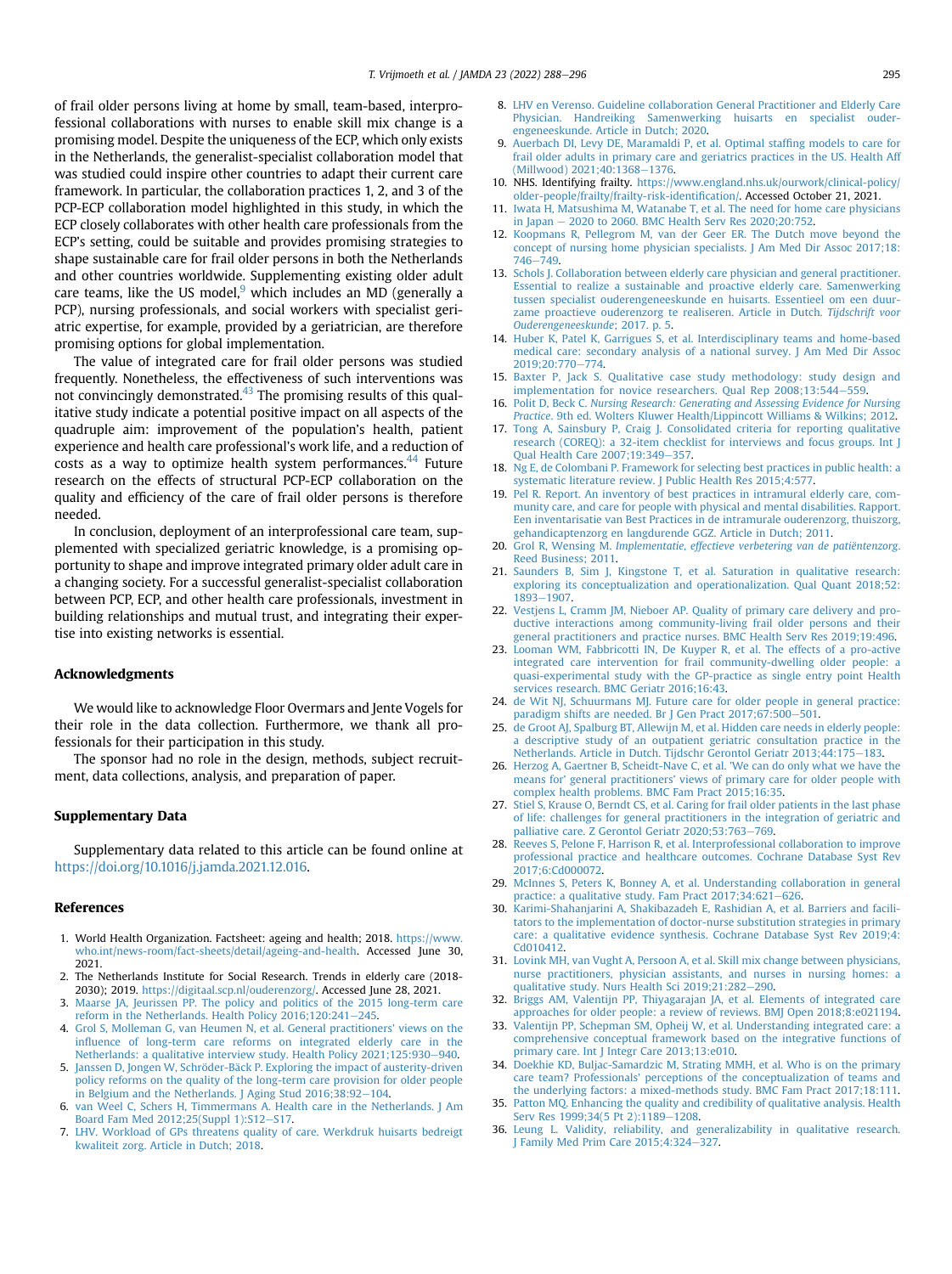- <span id="page-8-1"></span>37. [Sullivan JR. Skype: An appropriate method of data collection for qualitative](http://refhub.elsevier.com/S1525-8610(21)01068-9/sref38) [interviews? Hilltop Rev 2012;6.](http://refhub.elsevier.com/S1525-8610(21)01068-9/sref38)
- <span id="page-8-2"></span>38. [Richters A, Nieuwboer MS, Olde Rikkert MGM, et al. Longitudinal multiple case](http://refhub.elsevier.com/S1525-8610(21)01068-9/sref39) [study on effectiveness of network-based dementia care towards more integra](http://refhub.elsevier.com/S1525-8610(21)01068-9/sref39)[tion, quality of care, and collaboration in primary care. PLoS One 2018;13:](http://refhub.elsevier.com/S1525-8610(21)01068-9/sref39) [e0198811](http://refhub.elsevier.com/S1525-8610(21)01068-9/sref39).
- <span id="page-8-3"></span>39. [Katz PR, Karuza J, Intrator O, et al. Nursing home physician specialists: a response](http://refhub.elsevier.com/S1525-8610(21)01068-9/sref40) [to the workforce crisis in long-term care. Ann Intern Med 2009;150:411](http://refhub.elsevier.com/S1525-8610(21)01068-9/sref40)-[413](http://refhub.elsevier.com/S1525-8610(21)01068-9/sref40).
- <span id="page-8-4"></span>40. [Lemoyne SE, Herbots HH, De Blick D, et al. Appropriateness of transferring](http://refhub.elsevier.com/S1525-8610(21)01068-9/sref41) [nursing home residents to emergency departments: a systematic review. BMC](http://refhub.elsevier.com/S1525-8610(21)01068-9/sref41) [Geriatr 2019;19:17.](http://refhub.elsevier.com/S1525-8610(21)01068-9/sref41)
- 41. [Koopmans RTCM, Lavrijsen JCM, Hoek JF, et al. Dutch elderly care physician: a](http://refhub.elsevier.com/S1525-8610(21)01068-9/sref42) [new generation of nursing home physician specialists. J Am Geriatr Soc 2010;](http://refhub.elsevier.com/S1525-8610(21)01068-9/sref42) [58:1807](http://refhub.elsevier.com/S1525-8610(21)01068-9/sref42)-[1809.](http://refhub.elsevier.com/S1525-8610(21)01068-9/sref42)
- <span id="page-8-5"></span>42. [Ronde B, Broulikova H, Bosmans J, et al. Five years university practice of elderly](http://refhub.elsevier.com/S1525-8610(21)01068-9/sref43) [care: users, care provided, costs and experiences. Article in Dutch. Tijdschr](http://refhub.elsevier.com/S1525-8610(21)01068-9/sref43) [Gerontol Geriatr 2021;52.](http://refhub.elsevier.com/S1525-8610(21)01068-9/sref43)
- <span id="page-8-6"></span>43. [Hopman P, de Bruin SR, Forjaz MJ, et al. Effectiveness of comprehensive care](http://refhub.elsevier.com/S1525-8610(21)01068-9/sref44) [programs for patients with multiple chronic conditions or frailty: a systematic](http://refhub.elsevier.com/S1525-8610(21)01068-9/sref44) [literature review. Health Policy 2016;120:818](http://refhub.elsevier.com/S1525-8610(21)01068-9/sref44)-[832.](http://refhub.elsevier.com/S1525-8610(21)01068-9/sref44)
- <span id="page-8-7"></span><span id="page-8-0"></span>44. [Bodenheimer T, Sinsky C. From triple to quadruple aim: care of the patient](http://refhub.elsevier.com/S1525-8610(21)01068-9/sref45) [requires care of the provider. Ann Fam Med 2014;12:573](http://refhub.elsevier.com/S1525-8610(21)01068-9/sref45)–[576](http://refhub.elsevier.com/S1525-8610(21)01068-9/sref45).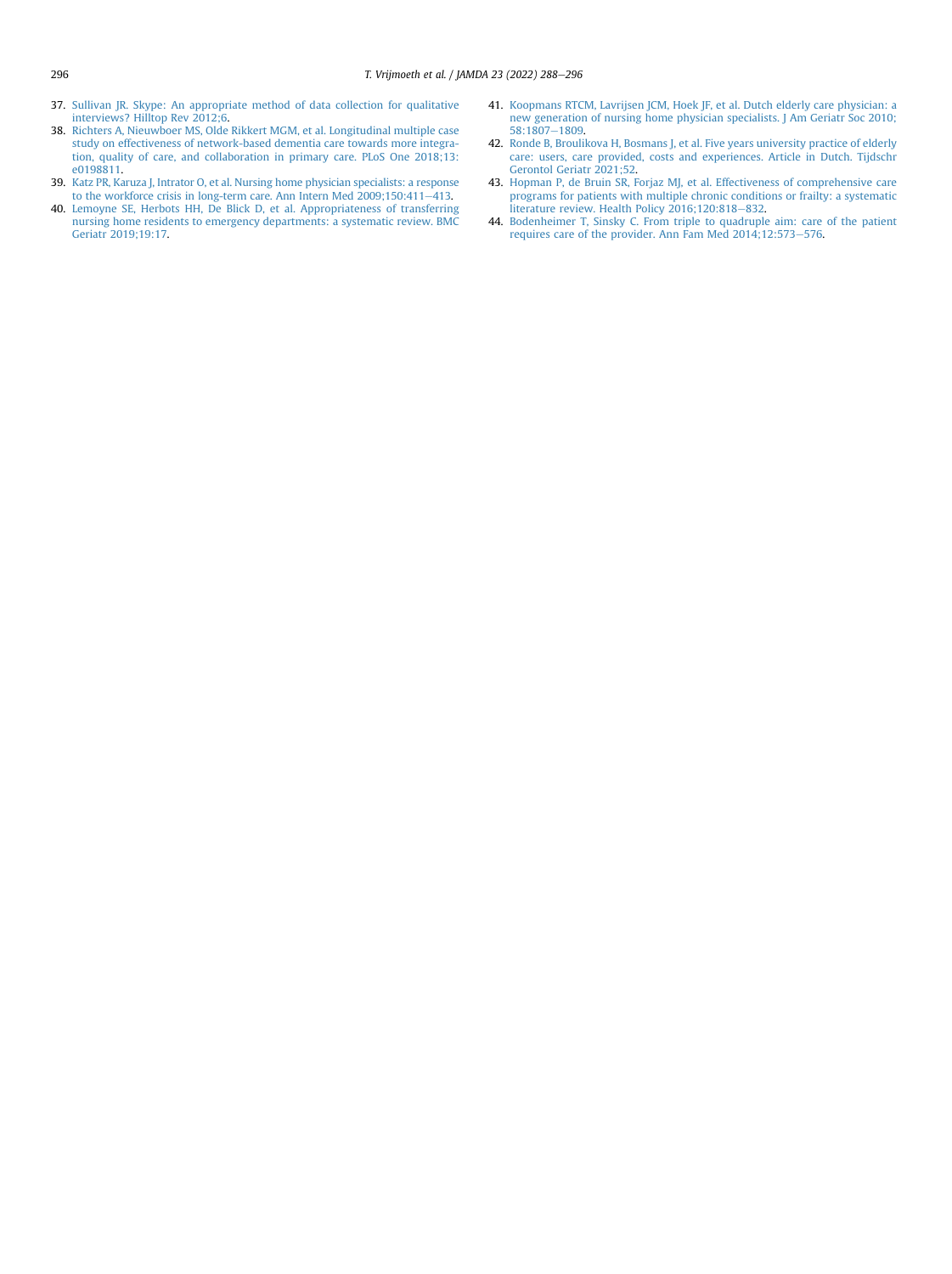## Supplementary Material 1

A background search consisting of a (gray) literature review and consultation with key experts in the field of primary care physician (PCP)-elderly care physician (ECP) collaboration, including ECPs with a double role, for example, researcher, project leader, or board member and policy officers of the Dutch Association of Elderly Care Physicians, and various long-term care organization and PCP cooperations, was used to identify different generalist-specialist collaboration strategies. The background search resulted in almost 90 national initiatives of structural deployment of the ECP in primary care; those were incorporated in an overview and classified into 7 strategies, based on common characteristics. From every strategy that emerged, we purposively selected 1 subunit to study, being an "established collaboration practice" based on predefined validated criteria (see [Supplementary Table 1\)](#page-10-0).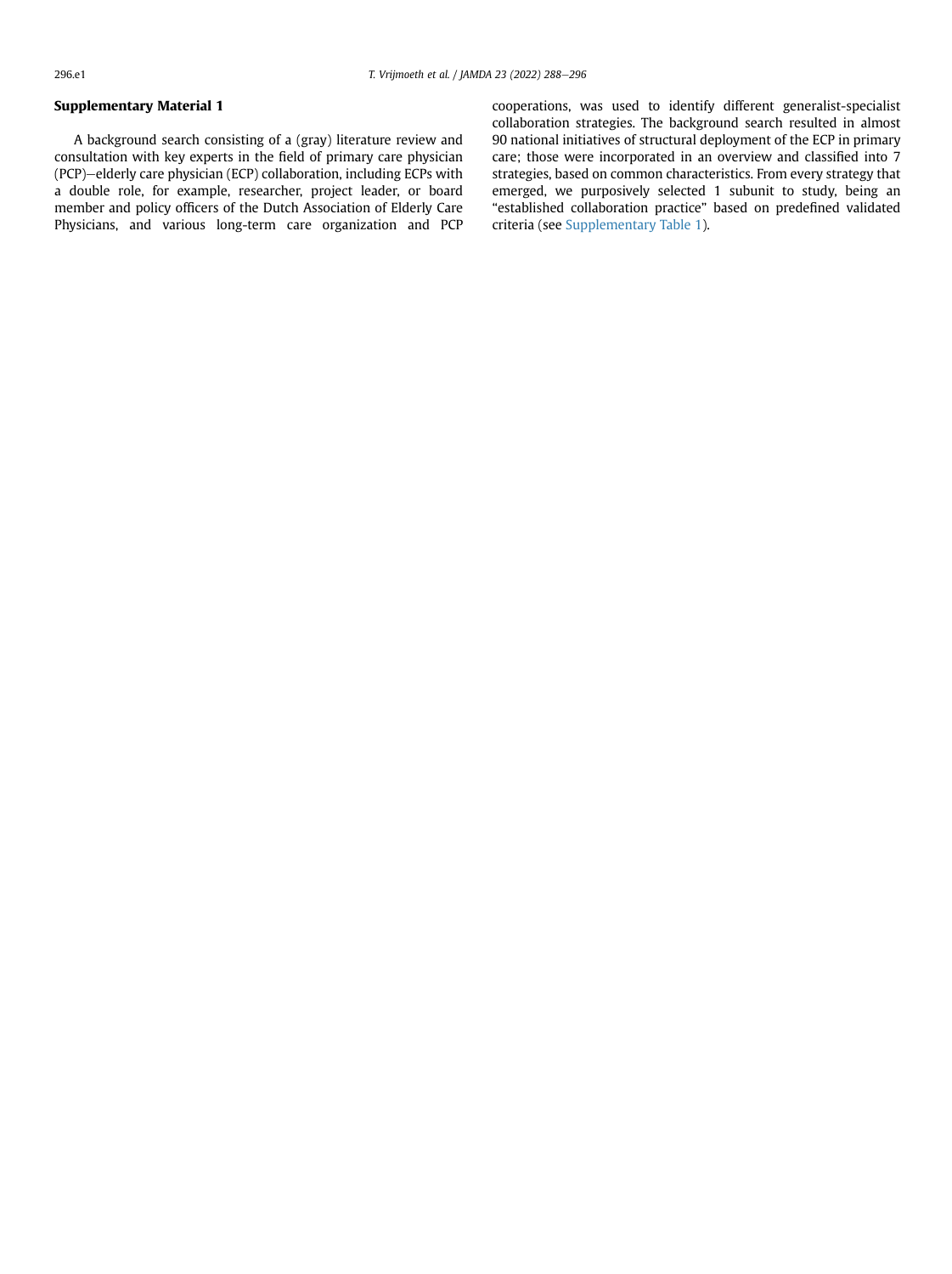#### <span id="page-10-0"></span>Supplementary Table 1 Definition of Best Practice

Definition of Best Practice<sup>[1,](#page-7-0)[2](#page-7-1)</sup>

- Best practices are innovative and promising interventions that, based on experiences and (limited) evidence on their effectiveness, promote qualitatively good care or improvement of quality of care. This means that a best practice contains a work practice, a good approach or example that achieves successful results in a certain context.
- Criteria for selection of a best practice in long-term care:
- 1. Best practices are innovative, meaning advanced and original.
- 2. Best practices are based on some degree of consensus with existing literature and expertise in care related to the specific topic.
- 3. Best practices have convincing methods and are applicable in the current practice.
- 4. Best practices are transferable, meaning they have potential for adaptation in other settings with another context.
- 5. Best practices promise positive outcomes, meaning they result in a meaningful and tangible improvement of quality of care and/or quality of life, based on experience and (limited) evidence on their effectiveness.
- 6. Best practices are linked to substantive strategic developments in the health care sector.

#### <span id="page-10-1"></span>Supplementary Table 2

Topic Guide for Semistructured Interviews

| Established<br>collaboration | Can you describe what the model is that you apply for<br>the employment of the ECP in primary care? |
|------------------------------|-----------------------------------------------------------------------------------------------------|
| practice <sup>1</sup> and    | How did this manner of collaboration come about?                                                    |
| background                   | What was the reason to employ the ECP in this way, in                                               |
| search                       | the general practice in which you work?                                                             |
|                              | Sub-questions:                                                                                      |
|                              | - From when did you apply this model?                                                               |
|                              | - Can you describe the context in which you are                                                     |
|                              | applying this model?                                                                                |
|                              | - What is the main target group? How is the case                                                    |
|                              | finding formalized?                                                                                 |
|                              | - What is the goal of your collaboration?                                                           |
|                              | - What is your model based on?                                                                      |
|                              | - What is the result of the application of your model?                                              |
|                              | - How is this result determined?                                                                    |
|                              | How is continuity of care ensured, regarding the treat-                                             |
|                              | ment and the goals that are set?                                                                    |
|                              | Which health care professionals are involved in the model                                           |
|                              | that you apply and what is their division of roles?<br>Sub-questions                                |
|                              | - How do you experience the collaboration with the<br>ECP?                                          |
|                              | - How do you experience the collaboration with the<br>other involved health care professionals?     |
|                              | - What is your interest in collaborating with the ECP?                                              |
|                              | What are the interests for the others involved?                                                     |
|                              | What are the necessary prerequisites for an optimal                                                 |
|                              | deployment of the ECP in primary care?                                                              |
| Barriers <sup>†</sup>        | What do you think are barriers for the optimal                                                      |
|                              | deployment of the ECP in primary care in the model                                                  |
|                              | that you are applying?                                                                              |
|                              | Apply this question to the following 4 domains:                                                     |
|                              | - Individual context (cognitions, motivation,                                                       |
|                              | routine)                                                                                            |
|                              | - Social environment (team/network)                                                                 |
|                              | - Organizational context (structure/culture/                                                        |
|                              | resources)                                                                                          |
|                              | - Health care system and government (financial                                                      |
|                              | incentives and legislation)                                                                         |
| Facilitators and             | What do you think are facilitators for the optimal                                                  |
| factors for                  | deployment of the ECP in primary care in the model                                                  |
| success $^{1,3}$             | that you are applying?                                                                              |
|                              | Apply this question to the following 4 domains:                                                     |
|                              | - Individual context (cognitions, motivation,<br>routine)                                           |
|                              | - Social environment (team/network)                                                                 |
|                              | - Organizational context (structure/culture/                                                        |
|                              | resources)                                                                                          |
|                              | - Health care system and government (financial                                                      |
|                              | incentives and legislation)                                                                         |
|                              | What is your vision on the employment of the ECP in                                                 |
|                              | primary care? How did this vision come about? Who<br>shares this vision?                            |
|                              | What does the business case of your model look like? Is                                             |
|                              | the collaboration cost effective?                                                                   |
|                              | What was the role of your organization in the imple-                                                |
|                              |                                                                                                     |
|                              | mentation of this model in practice?                                                                |

#### References

- 1. [Pel R. Report. An inventory of Best Practices in intramural elderly care, com](http://refhub.elsevier.com/S1525-8610(21)01068-9/sref46)[munity care, and care for people with physical and mental disabilities. Rapport.](http://refhub.elsevier.com/S1525-8610(21)01068-9/sref46) [Een inventarisatie van Best Practices in de intramurale ouderenzorg, thuiszorg,](http://refhub.elsevier.com/S1525-8610(21)01068-9/sref46) [gehandicaptenzorg en langdurende GGZ. Article in Dutch; 2011.](http://refhub.elsevier.com/S1525-8610(21)01068-9/sref46)
- 2. [Ng E, de Colombani P. Framework for selecting best practices in public health: a](http://refhub.elsevier.com/S1525-8610(21)01068-9/sref47) [systematic literature review. J Public Health Res 2015;4:577.](http://refhub.elsevier.com/S1525-8610(21)01068-9/sref47)
- 3. [Grol R, Wensing M. Implementatie, effectieve verbetering van de patiëntenzorg.](http://refhub.elsevier.com/S1525-8610(21)01068-9/sref48) [Reed Business; 2011.](http://refhub.elsevier.com/S1525-8610(21)01068-9/sref48)